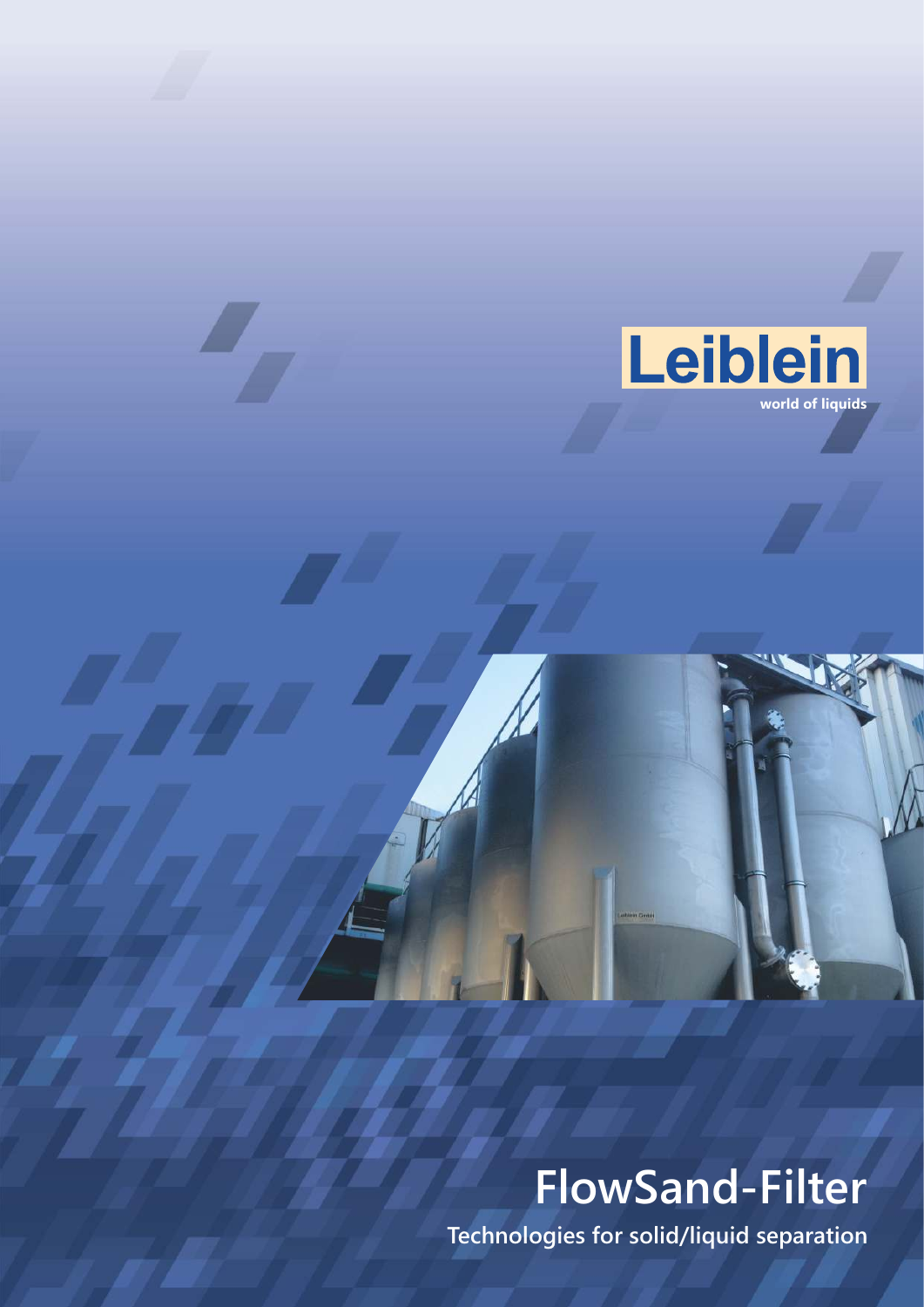*For the filtration of very fine particles*

## Leiblein

### The FlowSand-Filter

The FlowSand-Filter is an upwards flowing spatial filter with continuous filter bed cleaning. In contrast to other filter systems the filtration process is not interrupted for backwashing. Therefore, there is no need for rinsing water tanks, rinsing pumps, buffer tanks for intermittently accruing sludge water as well as complicated backwashing techniques.

By the principle of volume filtration and the continuous filter bed cleaning the FlowSand-Filter can also be used at high solids loads.

> From there the sand falls into the sand washer  $(③)$ , where it is cleaned in countercurrent flow by a partial flow of the filtrate. The cleaned sand falls back onto the surface of the filter bed and serves as a filter medium again.

> The sand distributor conus ( $\bullet$ ) ensures an even distribution of the sand over the whole filter area. The contaminated washing water exits the filter via the washing water outlet  $(\mathbf{0})$ .

> The untreated water flows through the inlet pipe  $(①)$  and the star-shaped inlet distributor ( $\bigcirc$ ) in the sand filter bed (❸). From there it flows through the filter bed from bottom to top being filtrated by the countercurrently downwards moving filter bed.

The FlowSand-Filter is used i.a. for the filtration of suspensions. Smaller particles or solutes are separates by dosing flocculants or precipitants. In addition, with the FlowSand-Filter system it is possible to build up a biofilm, which leads to further areas of application.

- Drinking water treatment from surface water or well water
- $\cdot$  Industrial water treatment from well water
- Sinter water treatment in steel industry
- Cooling water treatment with circuit
- $\cdot$  Industrial waste water treatment (chemistry, paper)
- Final filtration in municipal treatment plants
- $\cdot$  Biofiltration, denitrification and nitrification
- $\cdot$  Filtration with phosphate precipitation

Often it is useful to conduct a coarse cleaning of the waste water in advance. Depending on the application, e.g. our lamella separators, solids separators or rotary screens are suitable for an upstream sedimentation.

#### High efficiency

*Your benefits with our FlowSand-Filter*

- No interruption of the filtration process due to continuous filter bed cleaning
- No collection rinsing water tanks, no rinsing pumps, no buffer tanks for sludge water as well as no complex backwash technology are necessary
- High solids load possible
- Steady filtrate quality
- No loose filter parts, high lifetime and availability
- Feeding without pumps in free inflow possible
- Low energy costs
- Simple assembly

#### Areas of application of the FlowSand-Filter *Versatile application possibilities*

#### Functional principle of the FlowSand-Filter *Technology made by Leiblein*



#### **Continuous filtration**



The filtered water exits the filter by the overflow edge  $(4)$ through the filtrate outlet  $\left( \bigodot \right)$ .

The contaminated sand is moved to the calming unit  $\left(\bigcirc\right)$ at the top by using an air lift pump  $(6)$ .